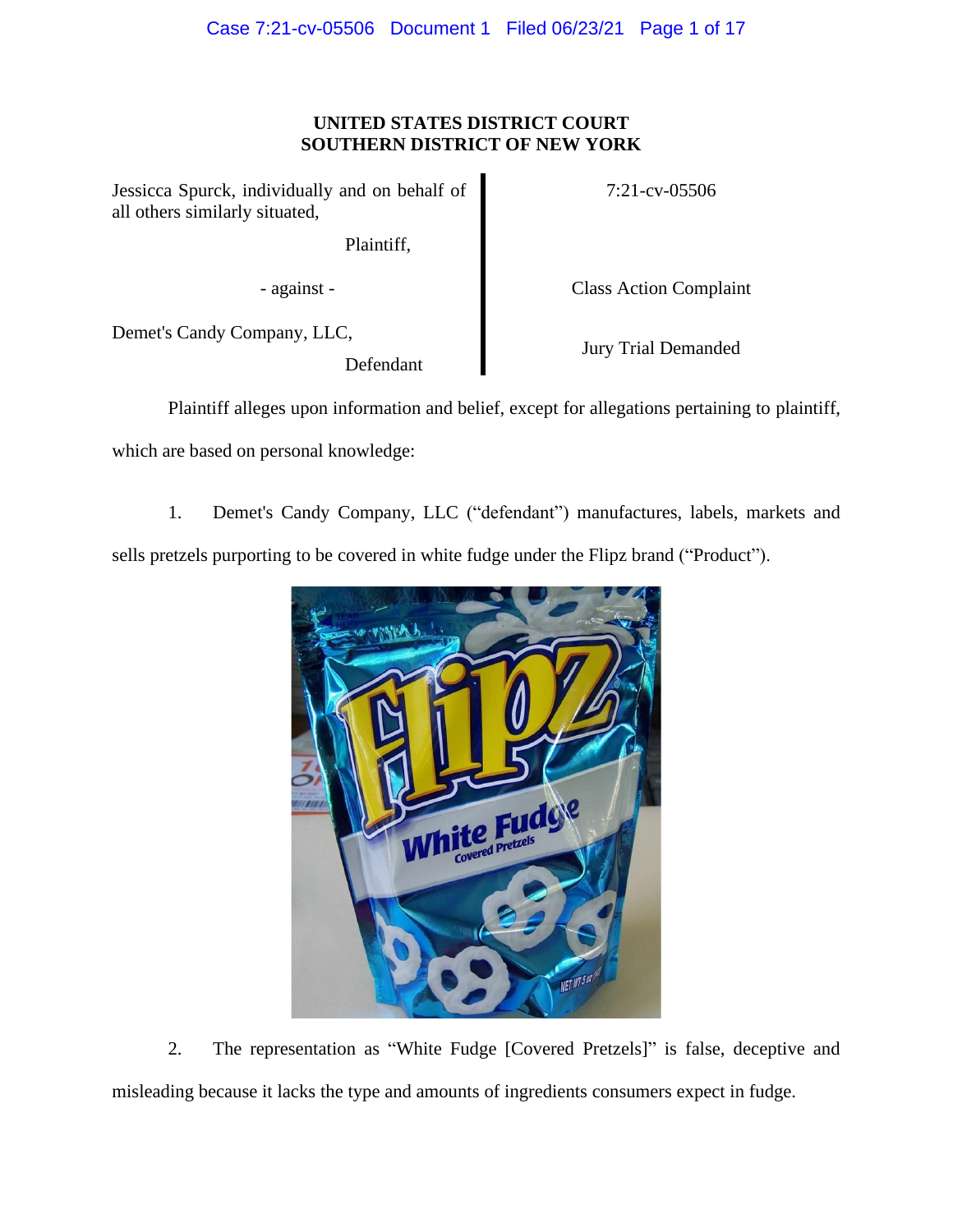# **I. DEFINITIONS OF FUDGE**

3. Fudge "is a type of sugar candy that is made by mixing sugar, butter and milk."<sup>1</sup>

4. Though fudge can have almost any flavor, milk fat – typically in the form of butter – is the central component.

5. An 1893 recipe for fudge called for "Four cups granulated sugar; one cup cream; one cup water; one-half cake chocolate; one-half Cup butter."<sup>2</sup>

6. In 1896, The Los Angeles Times published the original fudge recipe by the Vassar students credited with first making fudge: "Two cups of sugar, one cup of milk, a piece of butter one-half the size of an egg" and added flavoring.<sup>3</sup>

7. A 1902 fudge recipe from Mrs. Rorer's New Cook Book includes: 4

4 ounces of chocolate 2 cups of sugar 1 teaspoonful of vanilla 1/2 cup of milk 1 rounding tablespoonful of butter

8. The role and expectation of milk fat in fudge is not an antiquated or anachronistic concept, which disappeared with the advent of industrial food production.

9. Molly Mills, one of the leading authorities on fudge, recently described it as made

"most commonly from butter, milk, sugar, and chocolate."<sup>5</sup>

10. The Oxford Companion to Sugar and Sweets notes that:

<sup>1</sup> Wikipedia contributors. ["Fudge.](https://en.wikipedia.org/wiki/Fudge)" *Wikipedia, The Free Encyclopedia*. Wikipedia, The Free Encyclopedia, 5 Jan. 2021. Web. 8 Jan. 2021.

<sup>2</sup> Mrs. J. Montgomery Smith, of Wisconsin, Alternate Lady Manager.

<sup>3</sup> Los Angeles Times, "'Fudges' Are Vassar Chocolates," May 11, 1896, p.2.

<sup>4</sup> Sarah Tyson Rorer [Arnold and Company: Philadelphia] 1902, p. 629.

<sup>5</sup> Molly Mills, Come Get Your Fudge: 40 Tasty and Creative Fudge Recipes for Everyone, Amazon Digital Services LLC, June 11, 2019.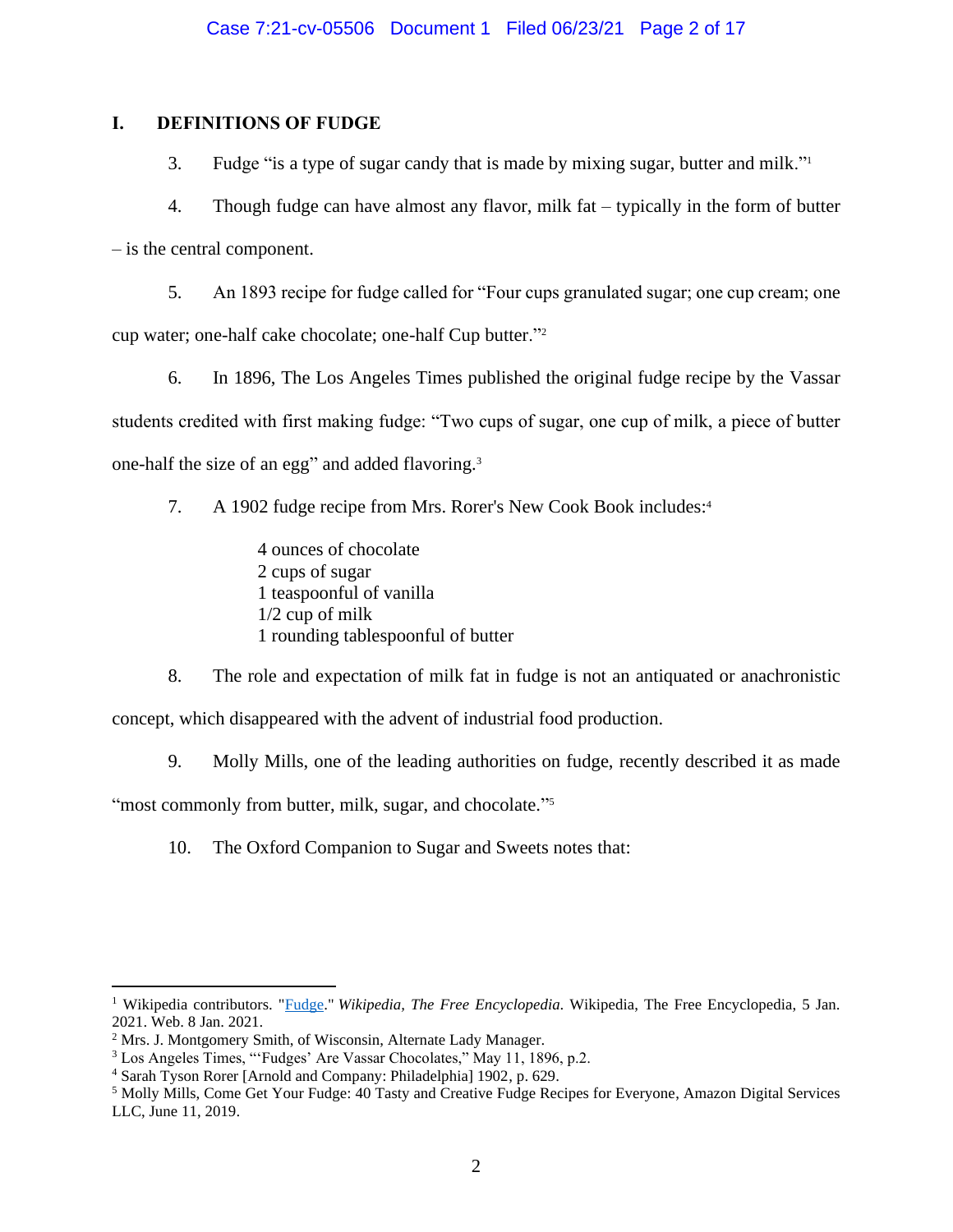Traditionally, fudge is made by gently boiling granulated sugar and milk to the softball stage (234 $\degree$  to 240 $\degree$ F/ 112 $\degree$  to 115 $\degree$ C); adding butter; cooling the mixture somewhat ( $120^{\circ}F/49^{\circ}C$ ); then beating until thick, creamy, and less glossy.<sup>6</sup>

11. In the encyclopedic work, An A-Z of Food and Drink, the author describes fudge as

"a sort of soft, somewhat toffee-like sweet made by boiling together sugar, butter, and milk."<sup>7</sup>

12. Dictionaries confirm the definitions held by confectionery experts.

13. Google Dictionary – based on its leading search engine that discovers the most relevant and accurate information – defines fudge as "a soft candy made from sugar, butter, and milk or cream." 8

14. The Cambridge Dictionary defines fudge as "a soft sweet made from sugar, butter, and milk."<sup>9</sup>

15. Collins Dictionary defines fudge as "a soft brown candy that is made from butter, cream, and sugar." 10

16. Dictionary.com defines fudge as "a soft candy made of sugar, butter, milk, chocolate, and sometimes nuts." 11

17. Macmillan Dictionary defines fudge as a "soft brown sweet food made from sugar, butter, and milk or cream."<sup>12</sup>

18. A leading treatise on confectionary science and technology offers a model commercial formulation for fudge which includes between eight and sixteen percent butter and between twelve and twenty percent sweetened condensed milk.

<sup>6</sup> Goldstein, Darra, and Sidney Mintz. The Oxford companion to sugar and sweets. Oxford University Press, 2015.

<sup>7</sup> John Ayto, An A-Z of Food and Drink, Oxford University Press, 2002, p. 133.

<sup>8</sup> [Fudge definition](https://www.google.com/search?q=fudge+definition&rlz=1C1GCEA_enUS893US893&oq=fudge+defi&aqs=chrome.0.0i457j69i57j0j0i22i30j0i22i30i395l6.1835j1j9&sourceid=chrome&ie=UTF-8) – Google search.

<sup>&</sup>lt;sup>9</sup> Cambridge Dictionary, [fudge.](https://dictionary.cambridge.org/us/dictionary/english/fudge)

<sup>10</sup> Collins Dictionary, [fudge.](https://www.collinsdictionary.com/us/dictionary/english/fudge)

<sup>&</sup>lt;sup>11</sup> Dictionary.com, <u>fudge</u>.

<sup>12</sup> Macmillan Dictionary[, fudge.](https://www.macmillandictionaryblog.com/fudge)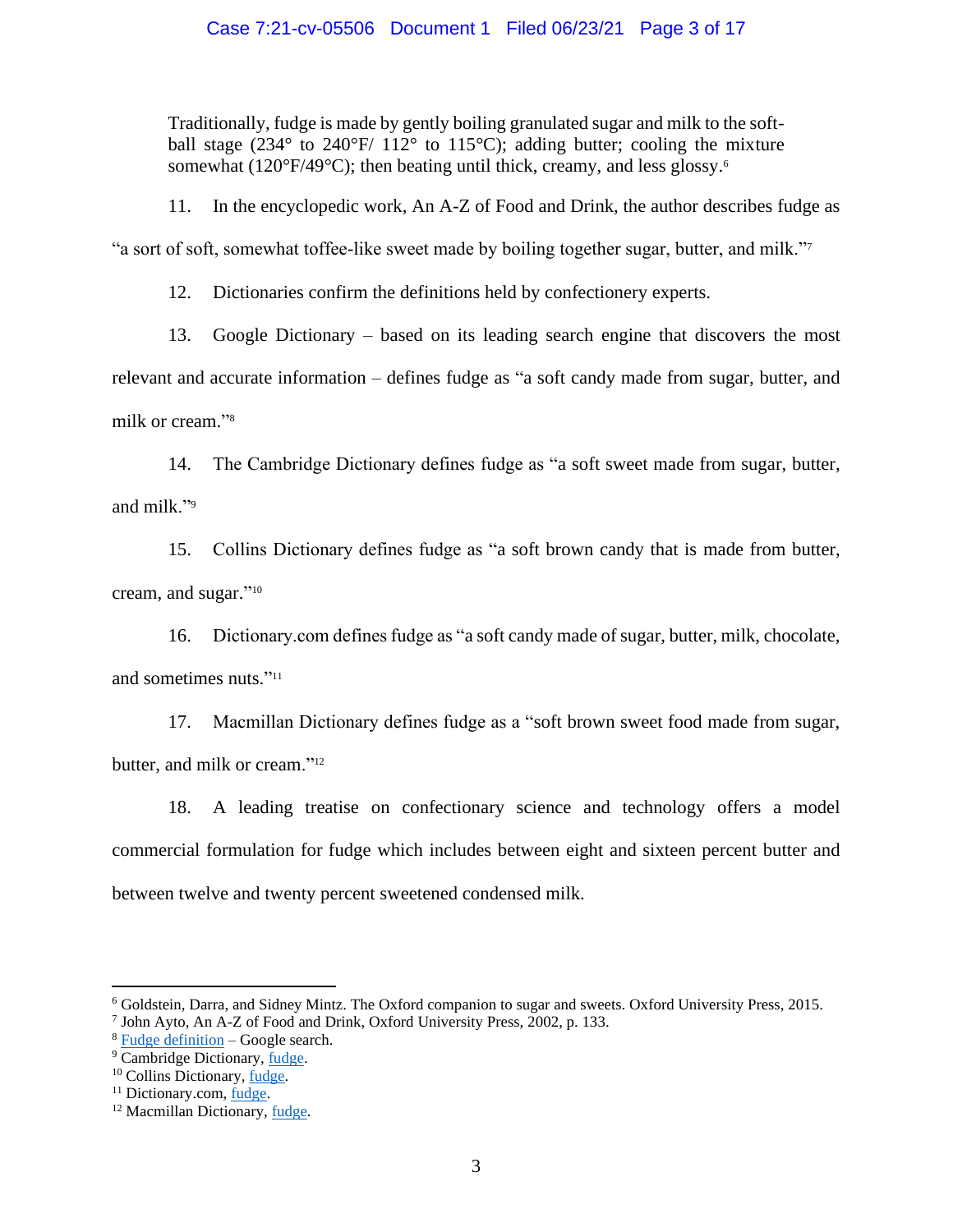#### 10.2 Formulations and Ingredients

| Table 10.1 Typical batch formulations (in %) for caramel, fudge and toffee |                                   |                              |             |                              |
|----------------------------------------------------------------------------|-----------------------------------|------------------------------|-------------|------------------------------|
|                                                                            | Commercial caramel<br>(ungrained) | Caramelized<br>sugar caramel | Fudge       | English toffee<br>(American) |
| Water                                                                      | $15 - 25$                         | $\Omega$                     | $10 - 15$   | $8 - 10$                     |
| <b>Sucrose</b>                                                             | $10 - 20$                         | $55 - 65$                    | $30 - 50$   | $45 - 55$                    |
| Glucose syrup (42 DE)                                                      | 36 46                             | $0 - 5$                      | $10 - 20$   | $\Omega$                     |
| Sweetened condensed milk <sup>a</sup>                                      | $20 - 40$                         | $\Omega$                     | $12 - 20$   | $\Omega$                     |
| Cream                                                                      | 0                                 | $25 - 35$                    | $\Omega$    | $\Omega$                     |
| Butter <sup>b</sup> (fat)                                                  | $5 - 15$                          | $6 - 12$                     | $8 - 16$    | $40 - 50$                    |
| Fondant                                                                    | $\Omega$                          | $\Omega$                     | $3 - 5$     | $\Omega$                     |
| Chocolate liquor/cocoa powder                                              | $\Omega$                          | $\Omega$                     | $0 - 10$    | $\Omega$                     |
| Salt                                                                       | $0.2 - 0.5$                       | $0.2 - 0.5$                  | $0.2 - 0.5$ | $0.3 - 0.6$                  |
| Vanilla                                                                    | $0.1 - 0.3$                       | $0.1 - 0.3$                  | $0.1 - 0.3$ | $0.1 - 0.3$                  |
| Lecithin                                                                   | $0 - 0.4$                         | $0 - 0.4$                    | $0 - 0.4$   | $0.25 - 0.45$                |
| Nuts (unroasted)                                                           | $\Omega$                          | $\Omega$                     | $0 - 12$    | $6 - 12$                     |

275

**Table** 

<sup>a</sup>Other dairy ingredients might include evaporated milk or dried milk powder <sup>b</sup>Salted butter needed for toffee

# **II. FAT INGREDIENTS ARE ESSENTIAL TO FUDGE**

19. The quality of fudge depends on the amount and type of fat-contributing ingredients. 13

20. The small droplets of fat are dispersed throughout the candy mass, providing lubricity and impart desirable flavor release.

21. If the fat content of fudge is too high, it can lead to oil separation and a greasy

# texture.<sup>14</sup>

22. The fat ingredients are typically from dairy or vegetable oils.

23. The dairy ingredients are based on milk fat, mainly added through butter, which is

80% milkfat.

24. Other dairy ingredients like milk and milk derivatives may be added as well.

25. Vegetable oil ingredients include palm kernel and palm oil, which are solid at room temperature.

<sup>&</sup>lt;sup>13</sup> International Dairy Federation, Bulletin, 1982.

<sup>&</sup>lt;sup>14</sup> Hartel R.W., von Elbe J.H., Hofberger R. (2018) Caramel, Fudge and Toffee. In: Confectionery Science and Technology. Springer, Cham. https://doi.org/10.1007/978-3-319-61742-8\_10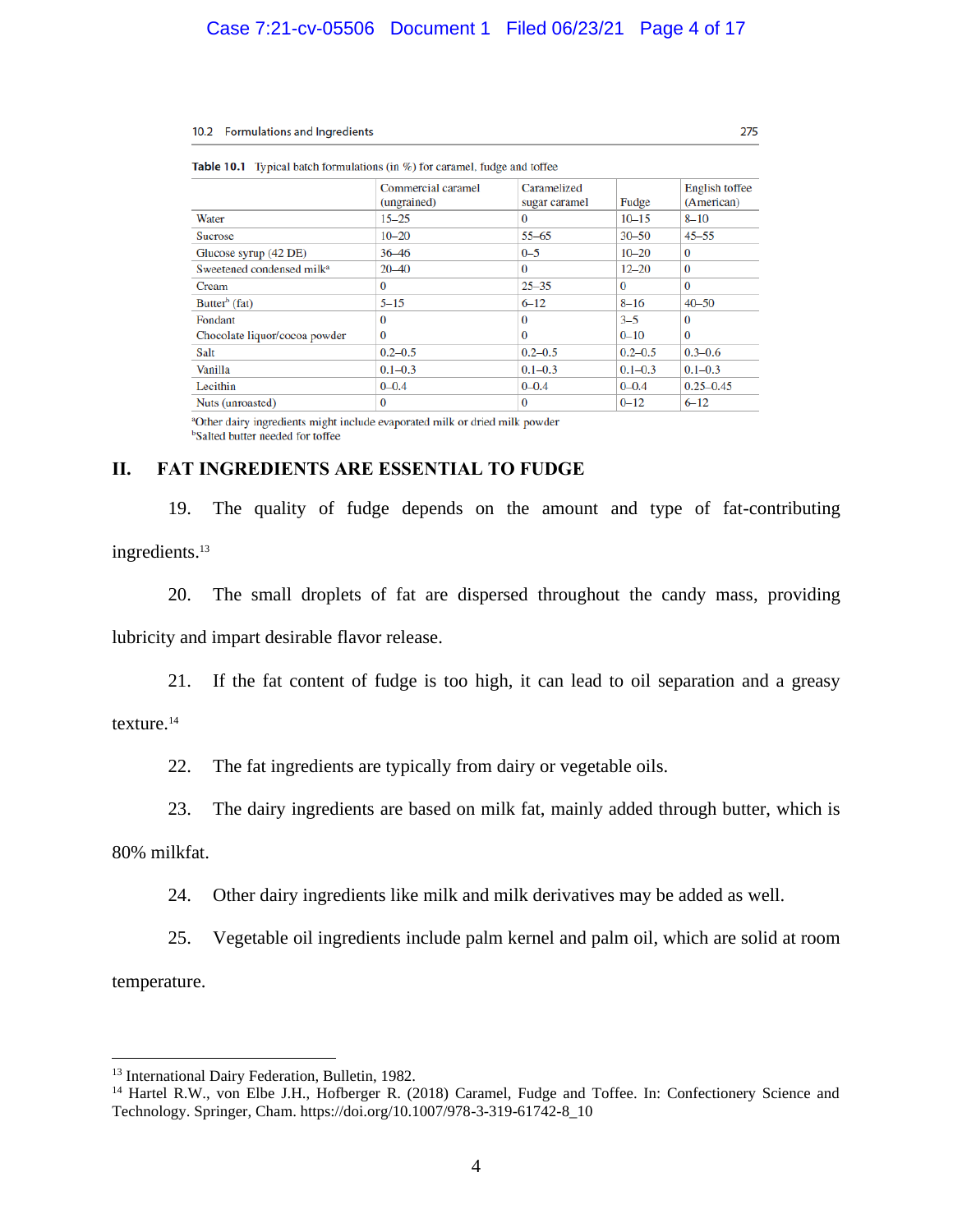# Case 7:21-cv-05506 Document 1 Filed 06/23/21 Page 5 of 17

26. These ingredients are referred to as "hard [vegetable] fats" or vegetable fats.

# **III. EFFECT OF DIFFERENT FAT INGREDIENTS**

27. Milk fat melts at about mouth temperature (35  $\degree$ C/95  $\degree$ F) and has a moderate solid fat content at room temperature.

28. The melt temperature ensures that milk fat melts in the mouth and does not contribute to a waxy sensation.

29. When butter is when heated in a sugar matrix, the result is cooked butter flavors that enhance the creamy taste of fudge by releasing volatile compounds like ketones and aldehydes, and its texture of fudge, and, which contribute to desirable aromas and taste.

30. Dairy ingredients impart a creamy, rich taste to fudge, because milk fat contain hundreds of lactones, aroma compounds which contribute to its taste.

31. Alternatives to milk fat – such as vegetable oils – do not melt at mouth temperature and leave a waxy mouthfeel.

32. Vegetable fats do not contribute to the flavor of fudge, because they are theoretically "refined, bleached and deodorized."

33. However, these ingredients are subject to reversion where they can contribute offodors to foods.

34. One popular recipe website echoes these sentiments, advising, "When making fudge, be sure to use good quality butter and do not substitute margarine (vegetable oils)," since they contain more water and can prevent the fudge from setting up properly.<sup>15</sup>

35. Another site cautions, "Look for recipes that call for butter instead of margarine

<sup>&</sup>lt;sup>15</sup> Use Real [Butter For Making Best Fudge,](https://www.recipetips.com/quick-tips-ideas/use-real-butter-for-making-best-fudge.asp) RecipeTips.com.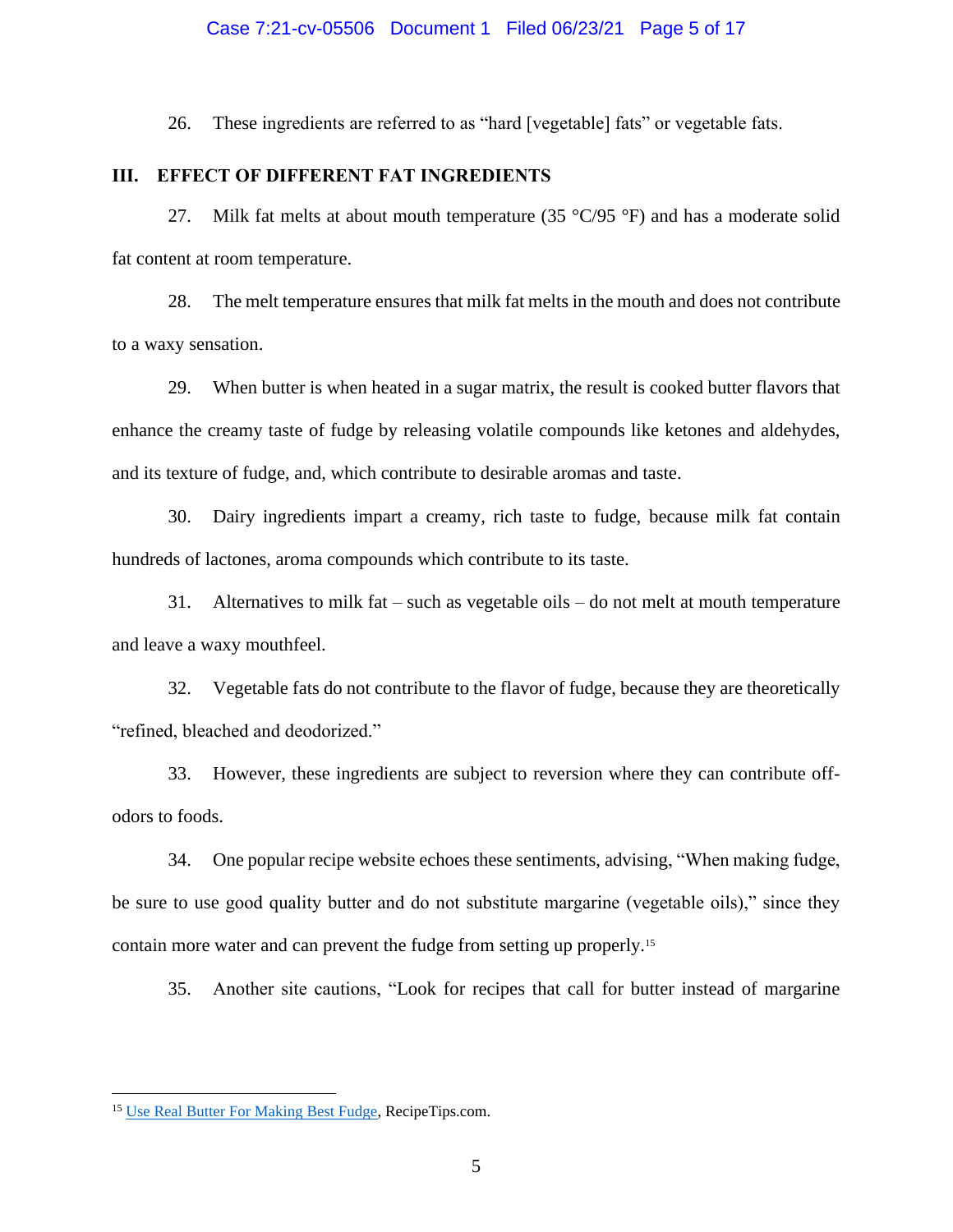(vegetable oils)." 16

36. One chef recommends to "Never use margarine (vegetable oils) instead of butter [in

fudge], because your fudge won't taste as good and will have a shorter shelf life."<sup>17</sup>

37. Vegetable fats are often balanced with milk fat in fudge "to reduce costs."

# **IV. FUDGE LACKS AMOUNT AND TYPE OF DAIRY INGREDIENTS**

38. When consumers observe the representation "[White] Fudge," they will expect it

contains ingredients which are essential to fudge.

39. However, the Product lacks the type and amount of dairy and milk fat ingredients essential to fudge –  $viz$ , butter – and substitutes vegetable oils.

> **INGREDIENTS: SUGAR, ENRICHED FLOUR (WHEAT FLOUR, NIACIN, REDUCED IRON,** THIAMINE MONONITRATE (VITAMIN B1), RIBOFLAVIN (VITAMIN B2), FOLICACIO), VEGETABLE OIL (PALM KERNEL OIL AND HYDROGENATED PALM OIL), MILK, SKIM MILK<br>POWDER, SOY LECTHIN (EMULSIFIER), CORN SYRIP, SALT, ARTIFICIAL FLAVOR, YEAS MALTED BARLEY FLOUR, LEAVENING (SODIJIM BICARBONATE).

**INGREDIENTS:** SUGAR, ENRICHED FLOUR (WHEAT FLOUR, NIACIN, REDUCED IRON, THIAMINE MONONITRATE [VITAMIN B1], RIBOFLAVIN [VITAMIN B2], FOLIC ACID), VEGETABLE OIL (PALM KERNEL OIL AND HYDROGENATED PALM OIL), MILK, SKIM MILK POWDER, SOY LECITHIN (EMULSIFIER), CORN SYRUP, SALT, ARTIFICIAL FLAVOR, YEAST, MALTED BARLEY FLOUR, LEAVENING (SODIUM BICARBONATE).

40. Since the ingredients for the food are listed together, i.e., the pretzel and coating are

not identified separately, it is necessary to identify the ingredients which correspond to each.

41. This task is made easier because the ingredient list previously identified the white

fudge component separately.

<sup>&</sup>lt;sup>16</sup> [Easy Fudge Making Tips,](https://thehappyhousewife.com/cooking/easy-fudge-making-tips/) The Happy Housewife.

<sup>&</sup>lt;sup>17</sup> Calico Ingredients 101, [Fudge Mix: Pre-measured ingredients,](https://www.calicocottage.com/make-kettle-fudge/fudge-nutrition-ingredients/only-the-best-whats-inside-our-fabulous-fudge) Calico Cottage.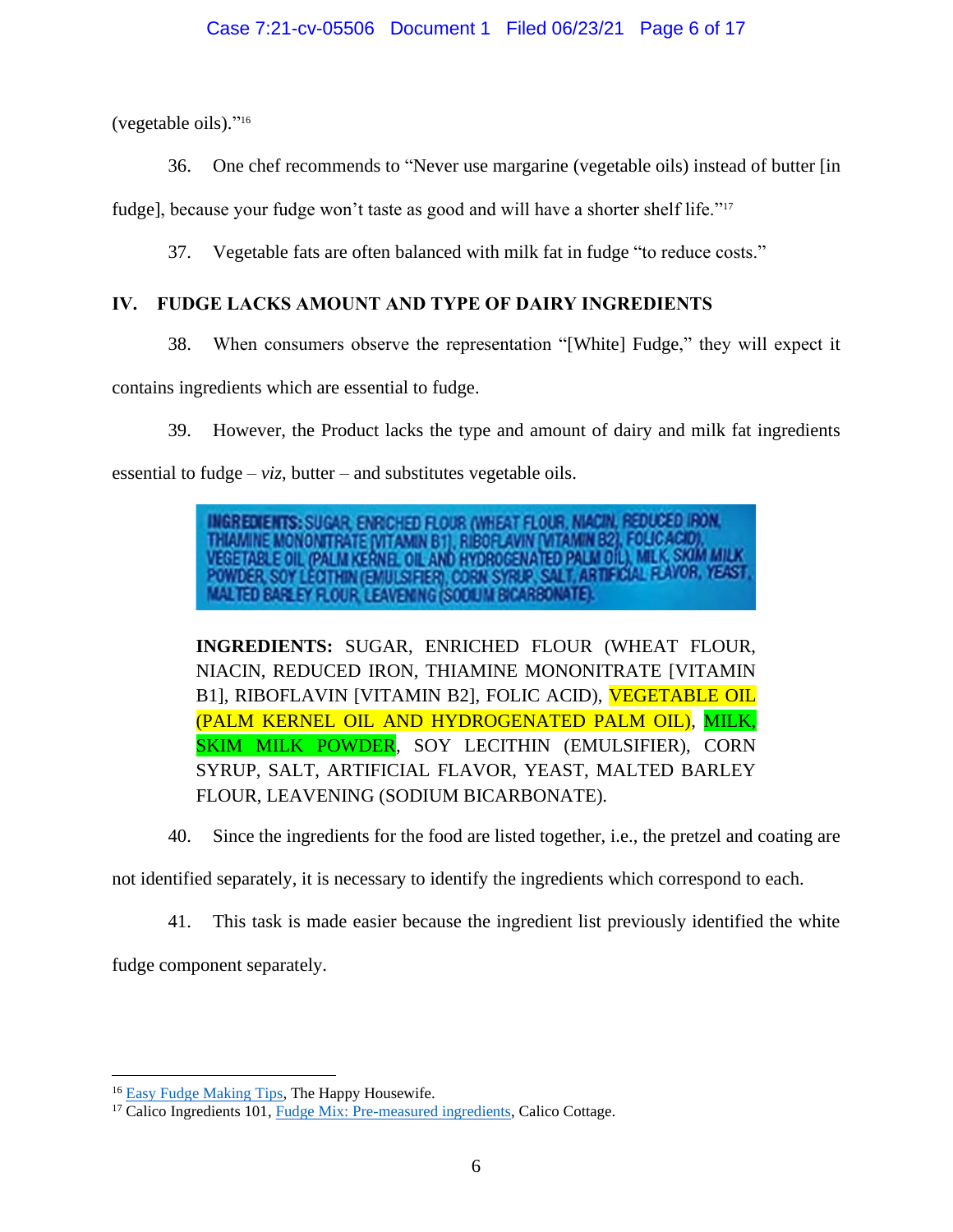**INGREDIENTS: WHITE FUDGE (SUGAR, PARTIALLY HYDROGENATED PALM KERNEL AND PALM OILS, MILK, NONFAT MILK, SOY LECITHIN, ARTIFICIAL FLAVOR), ENRICHED FLOUR (WHEAT FLOUR, NIACIN,** REDUCED IRON, THIAMINE MONONITRATE, RIBOFLAVIN, FOLIC ACID), CORN SYRUP, SOY LECITHIN, SALT, YEAST, BARLEY MALT (BARLEY, WHEAT FLOUR, DEXTROSE), SODIUM BICARBONATE.

**INGREDIENTS:** WHITE FUDGE (SUGAR, PARTIALLY HYDROGENATED PALM KERNEL AND PALM OILS, MILK, NONFAT MILK, SOY LECITHIN, ARTIFICIAL FLAVOR), ENRICHED FLOUR (WHEAT FLOUR, NIACIN, REDUCED IRON, THIAMINE MONONITRATE, RIBOFLAVIN, FOLIC ACID), CORN SYRUP, SOY LECITHIN, SALT, YEAST, BARLEY MALT (BARLEY, WHEAT FLOUR, DEXTROSE), SODIUM BICARBONATE.

42. By matching the ingredients in the prior version of the ingredient list for the combination white fudge component with the current ingredient list, the white fudge in the Product is presently comprised of the ingredients below, in order of predominance by weight:

> Sugar Vegetable Oil (Palm Kernel Oil And Hydrogenated Palm Oil) Milk Skim Milk Powder Soy Lecithin (Emulsifier) Artificial Flavor

43. However, the fat content in the Product's fudge is not balanced between vegetable fats and dairy ingredients.

44. First, the fudge contains more vegetable fat ingredients than dairy ingredients.

45. Vegetable oil is listed ahead of milk and skim milk powder on the ingredient list.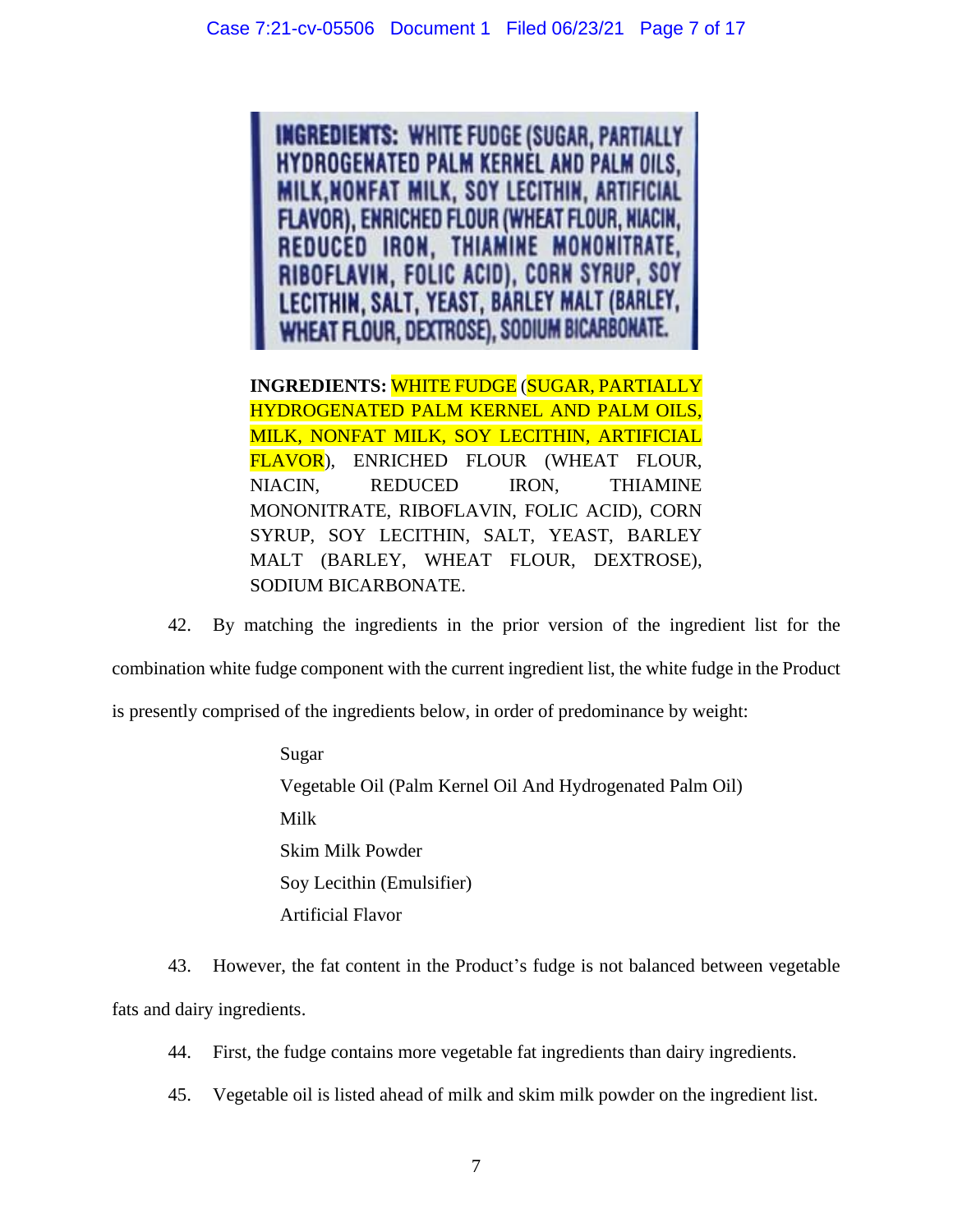# Case 7:21-cv-05506 Document 1 Filed 06/23/21 Page 8 of 17

46. While the amount of milk and skim milk powder could exceed the quantity of vegetable oil, upon information and belief, and/or an examination of the Nutrition Facts below, the vegetable oil components are present in greater amounts than milk and skim milk powder.

| <b>Nutrition Facts</b><br>About 5 servings per container<br>Serving size 1 oz (28g/about 7pc) |                |
|-----------------------------------------------------------------------------------------------|----------------|
| <b>Amount per serving</b><br><b>Calories</b>                                                  | 140            |
|                                                                                               | % Daily Value* |
| <b>Total Fat 5g</b>                                                                           | 6%             |
| Saturated Fat 4.5q                                                                            | 23%            |
| <b>Trans Fat Og</b>                                                                           |                |
| <b>Cholesterol &lt;5mg</b>                                                                    | 1%             |
| <b>Sodium 90mg</b>                                                                            | 4%             |
| <b>Total Carbohydrate</b><br>21 <sub>g</sub>                                                  | 8%             |
| Dietary Fiber <1g                                                                             | 2%             |
| <b>Total Sugars 13g</b>                                                                       |                |
| Includes 12g Added Sugars                                                                     | 24%            |
| <b>Protein 2g</b>                                                                             |                |
|                                                                                               |                |

- 47. Milk contains approximately 12-13% solids and is 87-88% water.
- 48. This includes between 3.5-3.8% milk fat.
- 49. Skim milk powder is obtained by removing the water from skim milk.
- 50. The result is a food with between 0.6-1.25% fat, which is only 0.8 g per 100 g.
- 51. Based in part on an analysis of the Nutrition Facts, the fat content of the Product

comes almost exclusively from the vegetable oil ingredients.

# **V. SUBSTITUTION OF MILK FAT INGREDIENTS NOT EXPECTED IN PRODUCT REPRESENTED AS FUDGE**

52. Reasonable consumers are misled by the Product's representation as fudge because they expect this food to have a non-*de-minimis* amount of milkfat – typically from butter – instead of (hardened) vegetable oil fats.

53. The absence of milk fat ingredients and their substitution with vegetable oils means the resulting "fudge" provides less satiety, has a waxy and oily mouthfeel and leaves an aftertaste.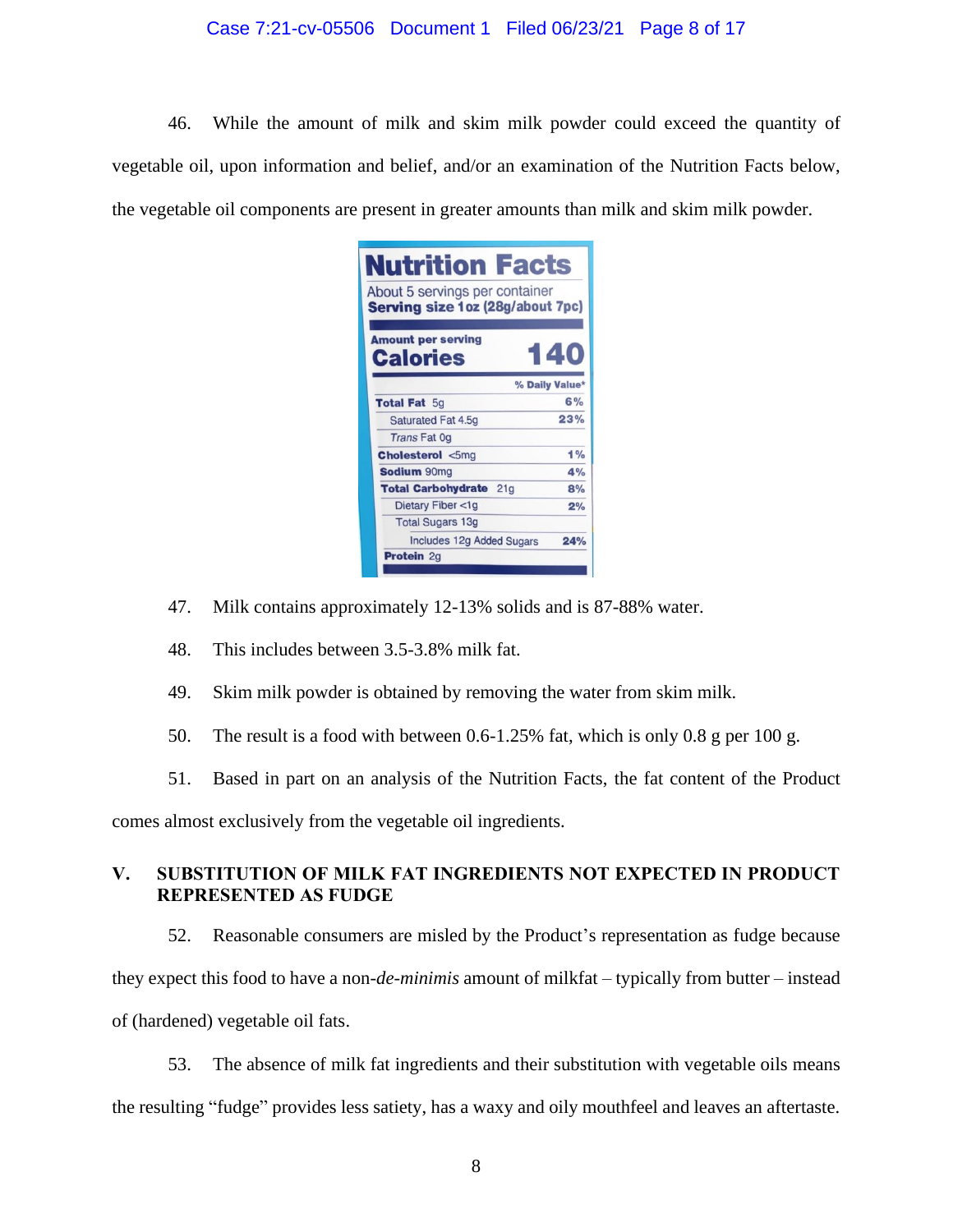# Case 7:21-cv-05506 Document 1 Filed 06/23/21 Page 9 of 17

54. Consumption of vegetable oils is linked to numerous health problems, like increased chances of heart disease and increased cholesterol.

55. Consumption of milk fats, like butter, does not have the same negative effects on cholesterol.

56. Milk fat ingredients also contain the fat-soluble vitamins A, D, E, and K, which are absent from hardened vegetable fats.

# **VI. DEFENDANT SELLS SIMILAR PRODUCTS WHICH CONTAIN THE PROMISED INGREDIENTS**

57. Defendant sells other pretzels, including one covered in "Milk Chocolate."



58. The Milk Chocolate product contains milk chocolate ingredients.

# **VII. CONCLUSION**

59. Reasonable consumers must and do rely on a company to honestly identify and describe the components, attributes and features of the Product, relative to itself and other comparable products or alternatives.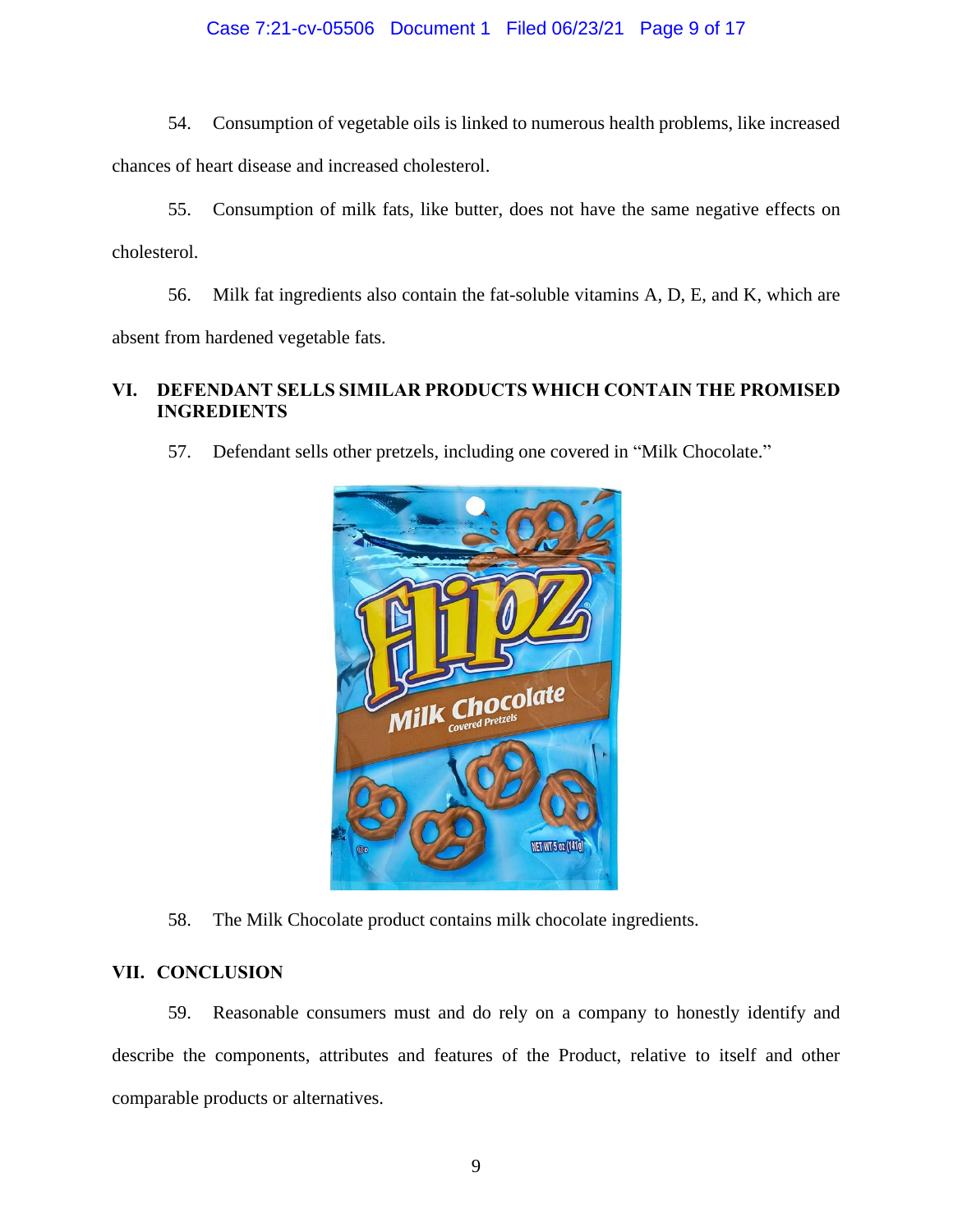# Case 7:21-cv-05506 Document 1 Filed 06/23/21 Page 10 of 17

60. The value of the Product that plaintiff purchased was materially less than its value as represented by defendant.

61. Defendant sold more of the Product and at higher prices than it would have in the absence of this misconduct, resulting in additional profits at the expense of consumers.

62. Had Plaintiff and proposed class members known the truth, they would not have bought the Product or would have paid less for it.

63. The Product is sold for a price premium compared to other similar products, \$2.99 for a 5 OZ bag, a higher price than it would otherwise be sold for, absent the misleading representations and omissions.

# Jurisdiction and Venue

64. Jurisdiction is proper pursuant to Class Action Fairness Act of 2005 ("CAFA"). 28 U.S.C. § 1332(d)(2).

65. Upon information and belief, the aggregate amount in controversy exceeds \$5 million, including any statutory damages, exclusive of interest and costs.

66. Plaintiff Jessicca Spurck is a citizen of New York.

67. Defendant Demet's Candy Company, LLC is a Delaware corporation with a principal place of business in Stamford, Fairfield County, Connecticut and upon information and belief, at least one member of defendant is not a citizen of the same state as the plaintiff.

68. The parties are citizens of different states.

69. Venue is in this district because a substantial part of the events or omissions giving rise to the claim occurred here, Plaintiff's purchase and awareness that the representations were misleading.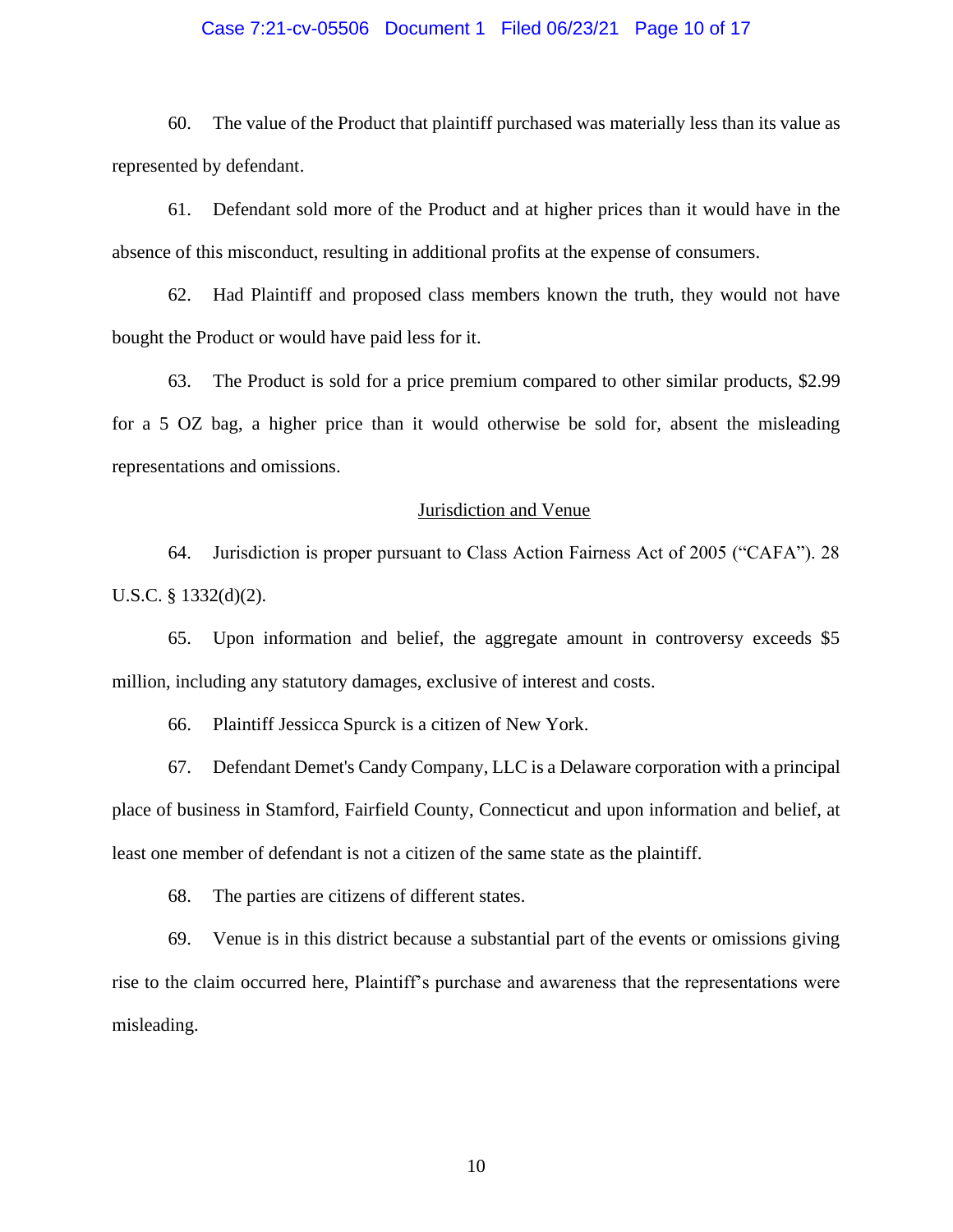### **Parties**

70. Plaintiff Jessicca Spurck is a citizen of Poughkeepsie, Dutchess County, New York.

71. Defendant Demet's Candy Company, LLC, is a Delaware corporation with a principal place of business in Stamford, Connecticut, Fairfield County.

72. Defendant is the subsidiary of a Turkish confectionery conglomerate, which operates numerous United States brands.

73. The Flipz brand of covered pretzels are the market leader for this product.

74. The Product, and other varieties, are ubiquitous, sold throughout New York in grocery stores, convenience stores, big box stores, gas station stores, warehouse stores, and are available online.

75. Plaintiff bought the Product on one or more occasions within the statute of limitations for each cause of action alleged, from stores including at ShopRite, 1895 South Rd Suite 3B, Poughkeepsie, NY 12601, between November and December 2020.

76. Plaintiff bought the Product at or exceeding the above-referenced price.

77. Plaintiff relied on the representations identified here.

78. Plaintiff realizes snacks, like the Product, are an indulgence.

79. However, Plaintiff relied on the label which promised pretzels covered in fudge, instead of the generic term, "coating."

80. Plaintiff did not expect that a product labeled as fudge would replace the essential fudge ingredients with vegetable oils.

81. Plaintiff would not have purchased the Product if she knew the representations were false and misleading.

82. Plaintiff chose between Defendant's Product and other similar products which were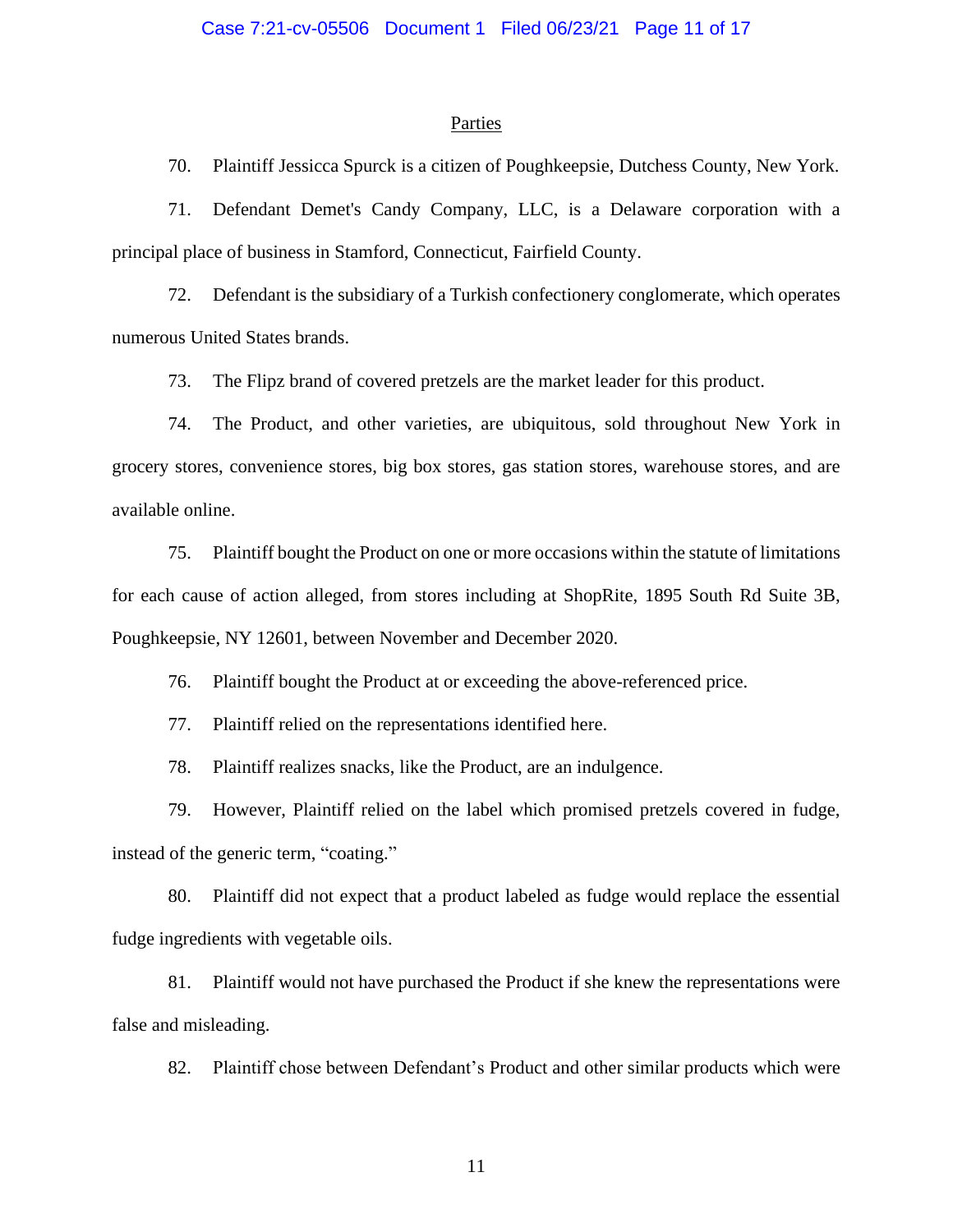### Case 7:21-cv-05506 Document 1 Filed 06/23/21 Page 12 of 17

represented similarly, but which did not misrepresent their attributes and/or lower-priced products which did not make the claims made by Defendant.

83. The Product was worth less than what Plaintiff paid and she would not have paid as much absent Defendant's false and misleading statements and omissions.

84. Plaintiff intends to, seeks to, and will purchase the Product again when she can do so with the assurance that Product's representations are consistent with its composition.

### Class Allegations

85. The class will consist of New York residents who purchased the Product during the statutes of limitations for each cause of action alleged.

86. Common questions of law or fact predominate and include whether defendant's representations were and are misleading and if plaintiff and class members are entitled to damages.

87. Plaintiff's claims and basis for relief are typical to other members because all were subjected to the same unfair and deceptive representations and actions.

88. Plaintiff is an adequate representative because her interests do not conflict with other members.

89. No individual inquiry is necessary since the focus is only on defendant's practices and the class is definable and ascertainable.

90. Individual actions would risk inconsistent results, be repetitive and are impractical to justify, as the claims are modest relative to the scope of the harm.

91. Plaintiff's counsel is competent and experienced in complex class action litigation and intends to protect class members' interests adequately and fairly.

92. Plaintiff seeks class-wide injunctive relief because the practices continue.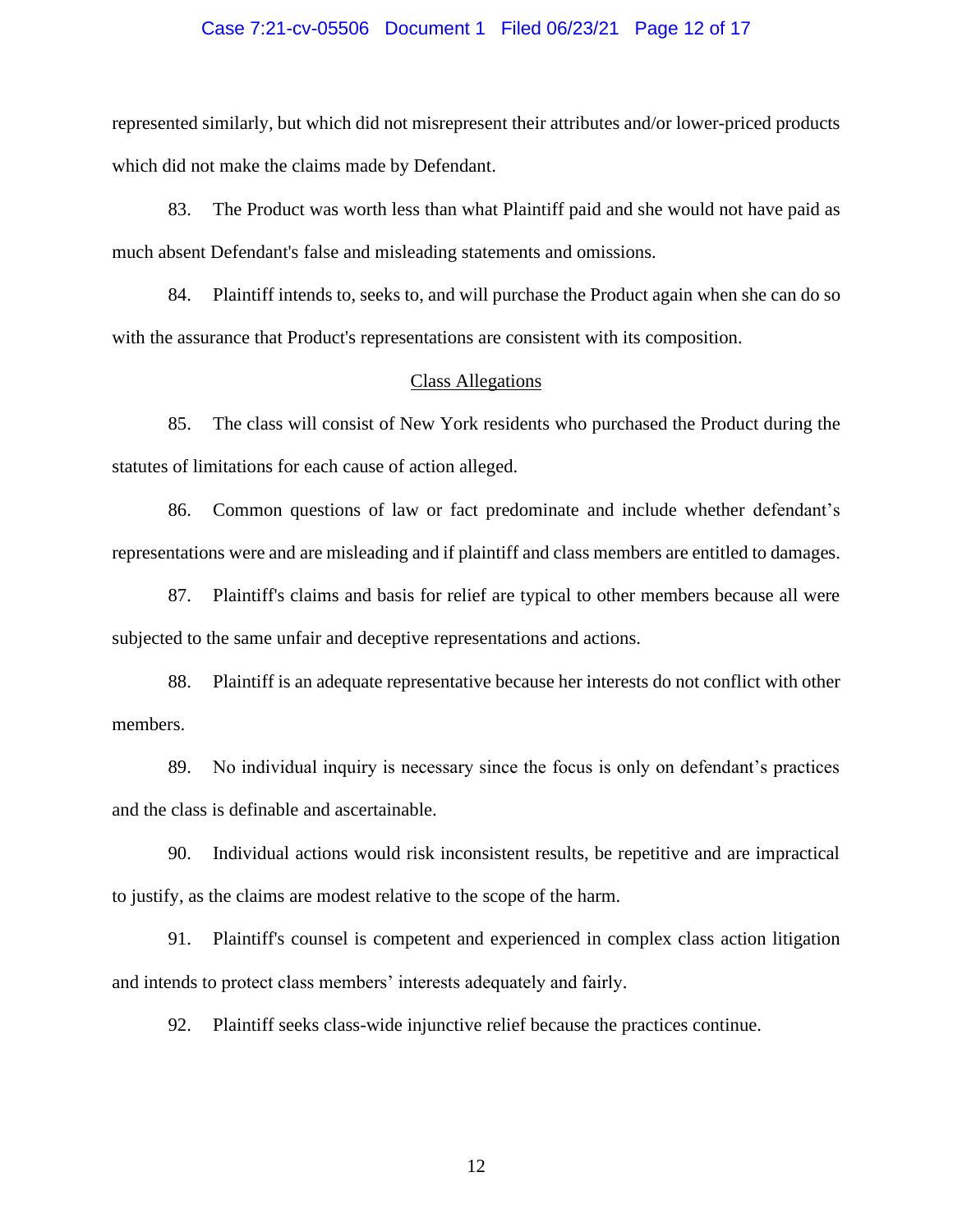# Case 7:21-cv-05506 Document 1 Filed 06/23/21 Page 13 of 17

## New York General Business Law ("GBL") §§ 349 & 350

### (Consumer Protection Statute)

93. Plaintiff incorporates by reference all preceding paragraphs.

94. Plaintiff and class members desired to purchase a product which contained fudge, understood as being comprised of a non-de minimis amount of milk fat ingredients, instead of mostly vegetable oils.

95. Defendant's false and deceptive representations and omissions are material in that they are likely to influence consumer purchasing decisions.

96. Defendant misrepresented the Product through statements, omissions, ambiguities, half-truths and/or actions.

97. Plaintiff relied on the representations.

98. Plaintiff and class members would not have purchased the Product or paid as much if the true facts had been known, suffering damages.

# Breaches of Express Warranty, Implied Warranty of Merchantability and Magnuson Moss Warranty Act, 15 U.S.C. §§ 2301, *et seq*.

99. The Product was manufactured, labeled and sold by defendant and expressly and impliedly warranted to plaintiff and class members that it contained fudge, understood as being comprised of a non-de minimis amount of milk fat ingredients, instead of mostly vegetable oils.

100. Defendant had a duty to disclose and/or provide non-deceptive descriptions and marketing of the Product.

101. This duty is based on Defendant's outsized role in the market for this type of Product – the leading seller of coated pretzels.

102. Plaintiff provided or will provide notice to defendant, its agents, representatives,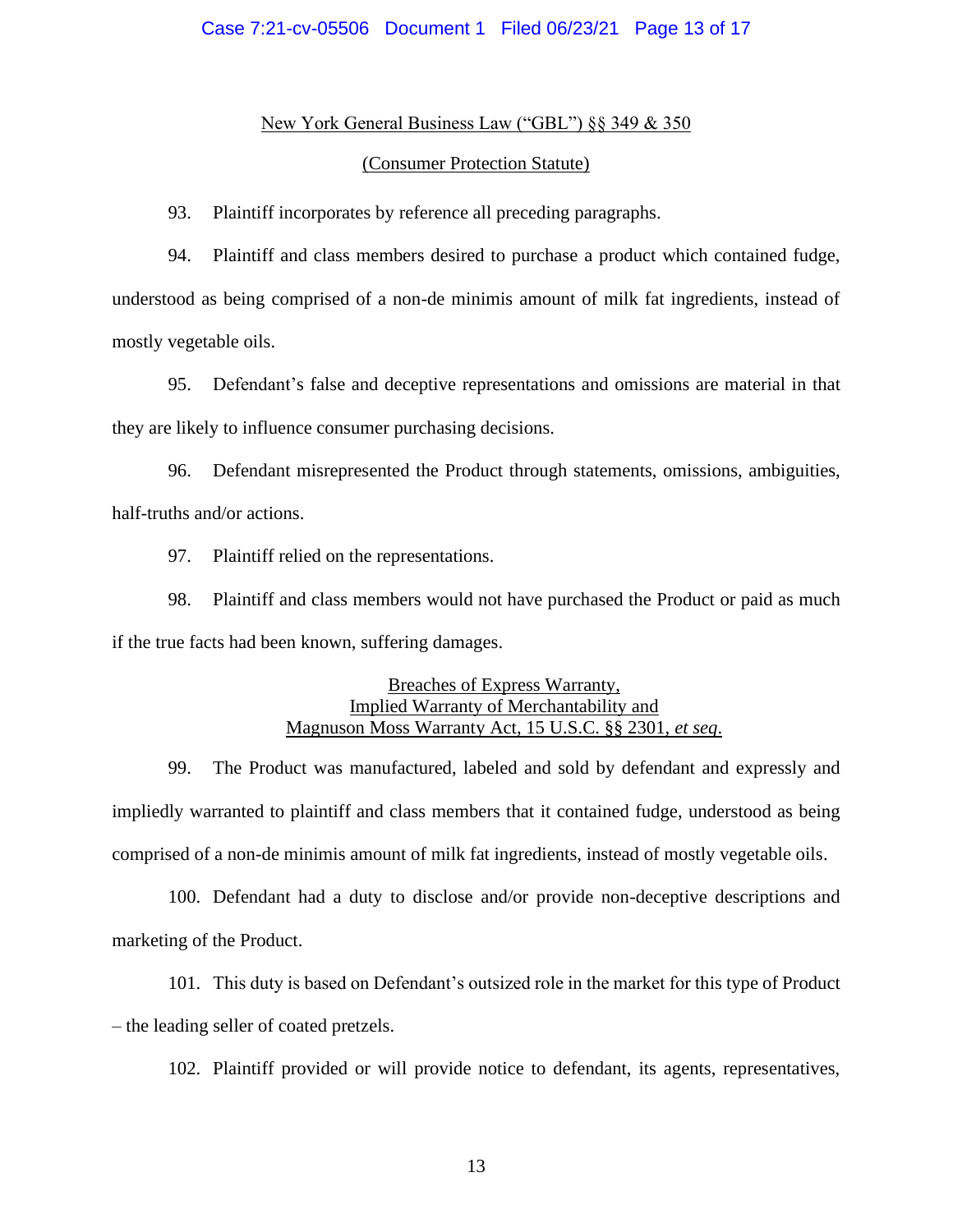# Case 7:21-cv-05506 Document 1 Filed 06/23/21 Page 14 of 17

retailers and their employees.

103. Defendant received notice and should have been aware of these issues due to complaints by regulators, competitors, and consumers, to its main offices.

104. The Product did not conform to its affirmations of fact and promises due to defendant's actions and were not merchantable because they were not fit to pass in the trade as advertised.

105. Plaintiff and class members would not have purchased the Product or paid as much if the true facts had been known, suffering damages.

### Negligent Misrepresentation

106. Defendant had a duty to truthfully represent the Product, which it breached.

107. This duty is based on defendant's position, holding itself out as having special knowledge and experience this area, as custodians of the Flipz brand, and part of an international conglomerate.

108. The representations took advantage of consumers' cognitive shortcuts made at the point-of-sale and their trust in defendant, an iconic brand.

109. Plaintiff and class members reasonably and justifiably relied on these negligent misrepresentations and omissions, which served to induce and did induce, their purchase of the Product.

110. Plaintiff and class members would not have purchased the Product or paid as much if the true facts had been known, suffering damages.

### Fraud

111. Defendant misrepresented and/or omitted the attributes and qualities of the Product, that they contained fudge, understood as being comprised of a non-de minimis amount of milk fat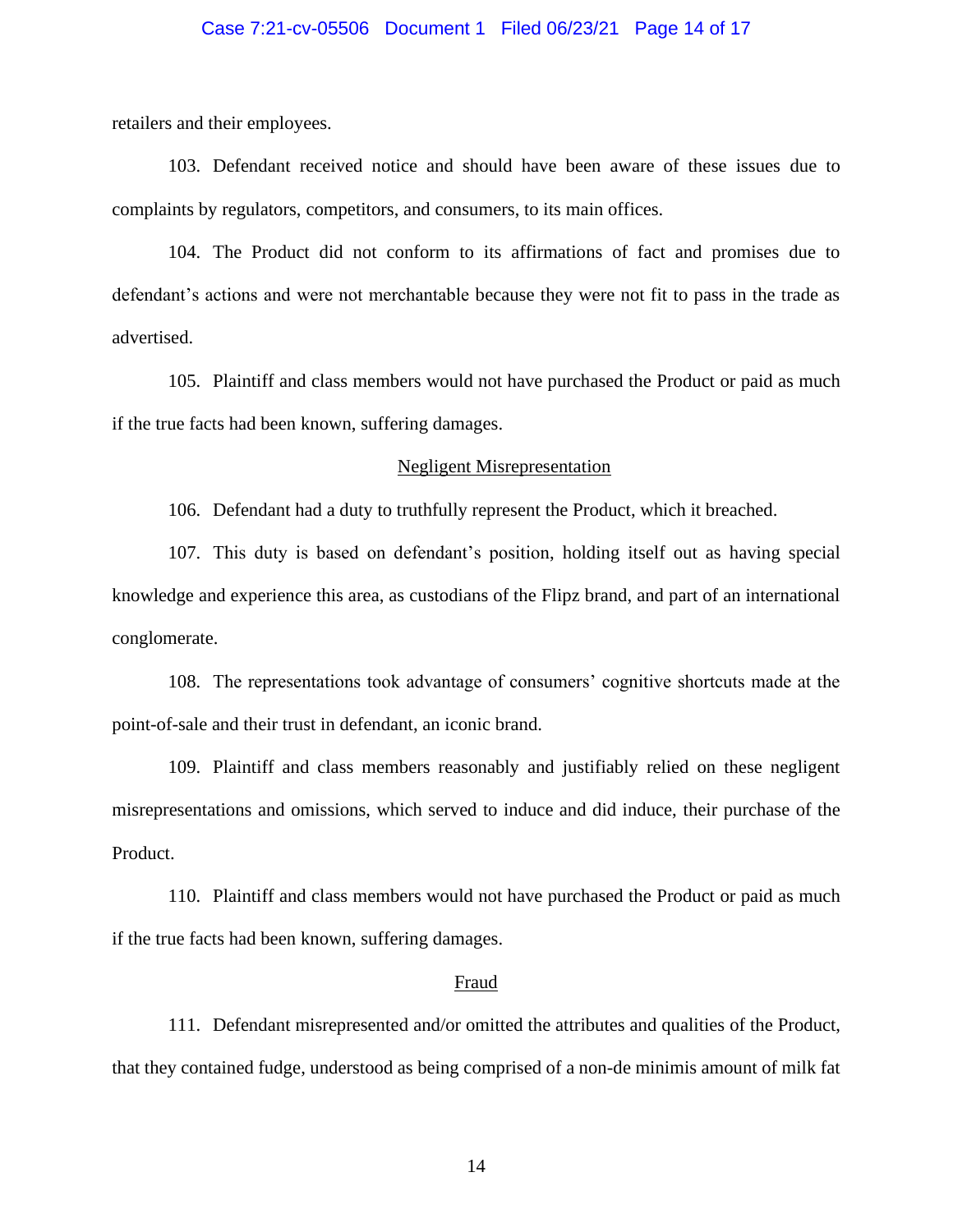# Case 7:21-cv-05506 Document 1 Filed 06/23/21 Page 15 of 17

ingredients, instead of mostly vegetable oils

112. Defendant's fraudulent intent is evinced by its knowledge that the Product was not consistent with its representations.

# Unjust Enrichment

113. Defendant obtained benefits and monies because the Product was not as represented and expected, to the detriment and impoverishment of plaintiff and class members, who seek restitution and disgorgement of inequitably obtained profits.

# Jury Demand and Prayer for Relief

Plaintiff demands a jury trial on all issues.

**WHEREFORE**, Plaintiff prays for judgment:

- 1. Declaring this a proper class action, certifying plaintiff as representative and the undersigned as counsel for the class;
- 2. Entering preliminary and permanent injunctive relief by directing defendant to correct the challenged practices to comply with the law;
- 3. Injunctive relief to remove, correct and/or refrain from the challenged practices and representations, and restitution and disgorgement for members of the class pursuant to the applicable laws;
- 4. Awarding monetary damages, statutory damages pursuant to any statutory claims and interest pursuant to the common law and other statutory claims;
- 5. Awarding costs and expenses, including reasonable fees for plaintiff's attorneys and experts; and
- 6. Other and further relief as the Court deems just and proper.

Dated: June 23, 2021

Respectfully submitted,